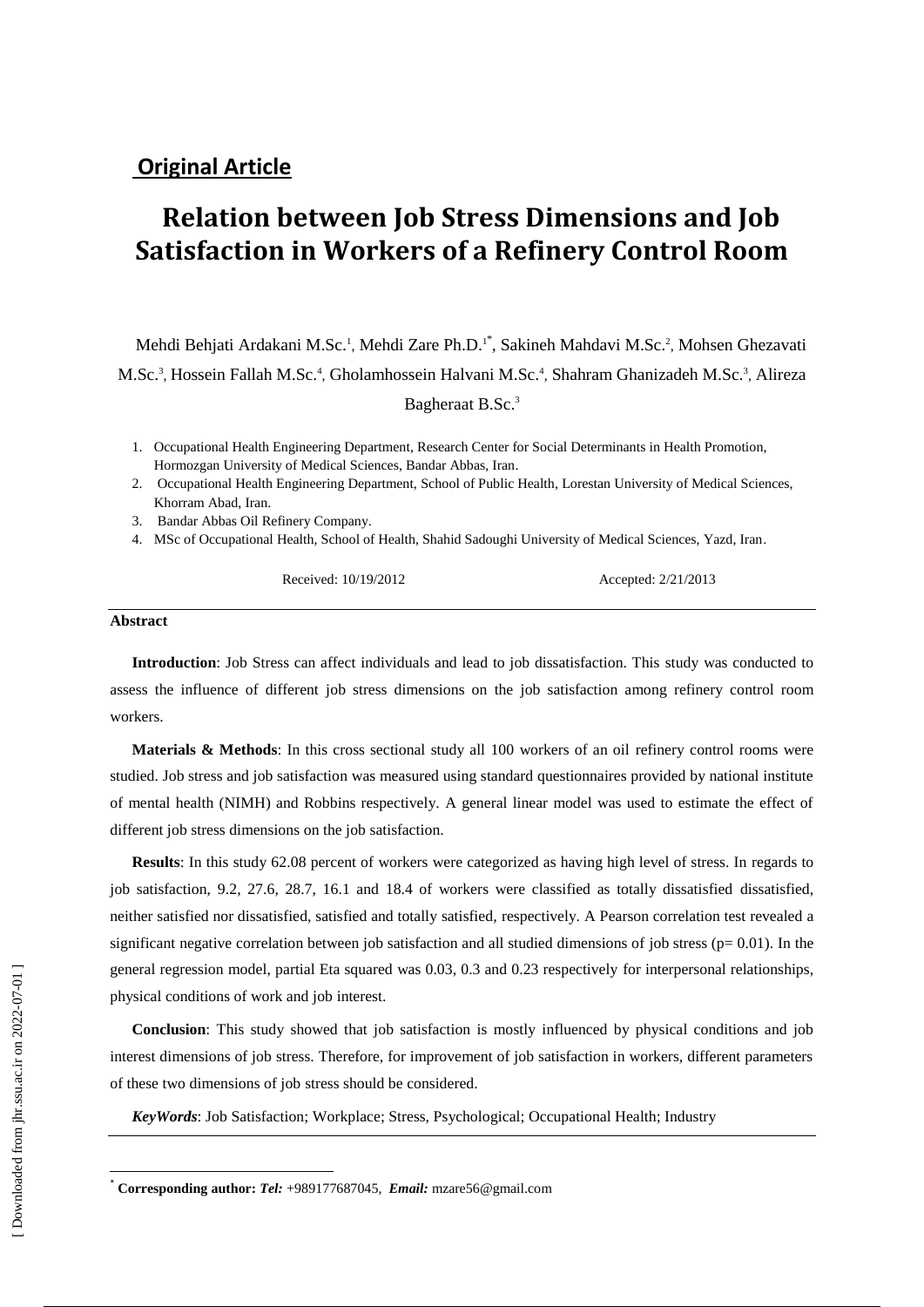# **Introduction**

Job stress can be defined as a psychological condition which results from an imbalance between job demands and the subject's ability for coping those demands  $<sup>[1]</sup>$ . In the recent century, the importance of</sup> stress in the organizational behavior has been considered dramatically by researchers. But it should be noted that the stress is not intrinsically harmful and some degree of stress is necessary for motivating the people and it increases their work efficiency<sup>[2]</sup>.

High stress levels impose costs for the subjects and their organizations. In the United States of America, 200 billion dollars, which accounts for 10% of gross national production, is spent annually in stress costs including compensation for diseases, job absenteeism, accidents, death from chronic diseases and reduced productivity  $^{[3]}$ . On the other hand, high stress level results in the job dissatisfaction in the workplaces. Job satisfaction is defined as the attitude and feelings of a person towards his/her job and has a determinant role in a satisfying job. In their study, Sharif and Behjat showed that there is a relationship between stress dimensions and job satisfaction, wages, manager policy, job security, and social relations <sup>[4]</sup>. In addition, many stresses induced diseases may arise from harmful environmental

factors such as noise, insufficient lighting, and low level of ventilation, physiologic stressors, aggressive behaviors, and low level of job safety  $[5]$ . As a preliminary stage for induction and promotion of job satisfaction, the factors which affect job satisfaction should be determined. In this regard, Herzberg believes there is not only one factor which determines job satisfaction or dissatisfaction. He suggests before implementing the plans for promoting the job satisfaction, factors which induce job dissatisfaction should be considered. On the other hand, although motivating factors result in job satisfaction, their lack doesn't result in job dissatisfaction. Factors which result in job dissatisfaction include physical conditions, wages, safety, security, social factors and interpersonal relationships. It can be concluded from Herzberg studies that if high levels of job satisfaction are going to be attained, as a prerequisite the factors which induce job dissatisfaction should be considered [1].

Kuei-Yun et al in their study which investigated the relationship between job commitment, job satisfaction and job stress among Taiwan nurses revealed that a high level of job stress decreases the level of job satisfaction<sup>[6]</sup>.

Nakata et al. A study which conducted to assess the effect of job stress on sleep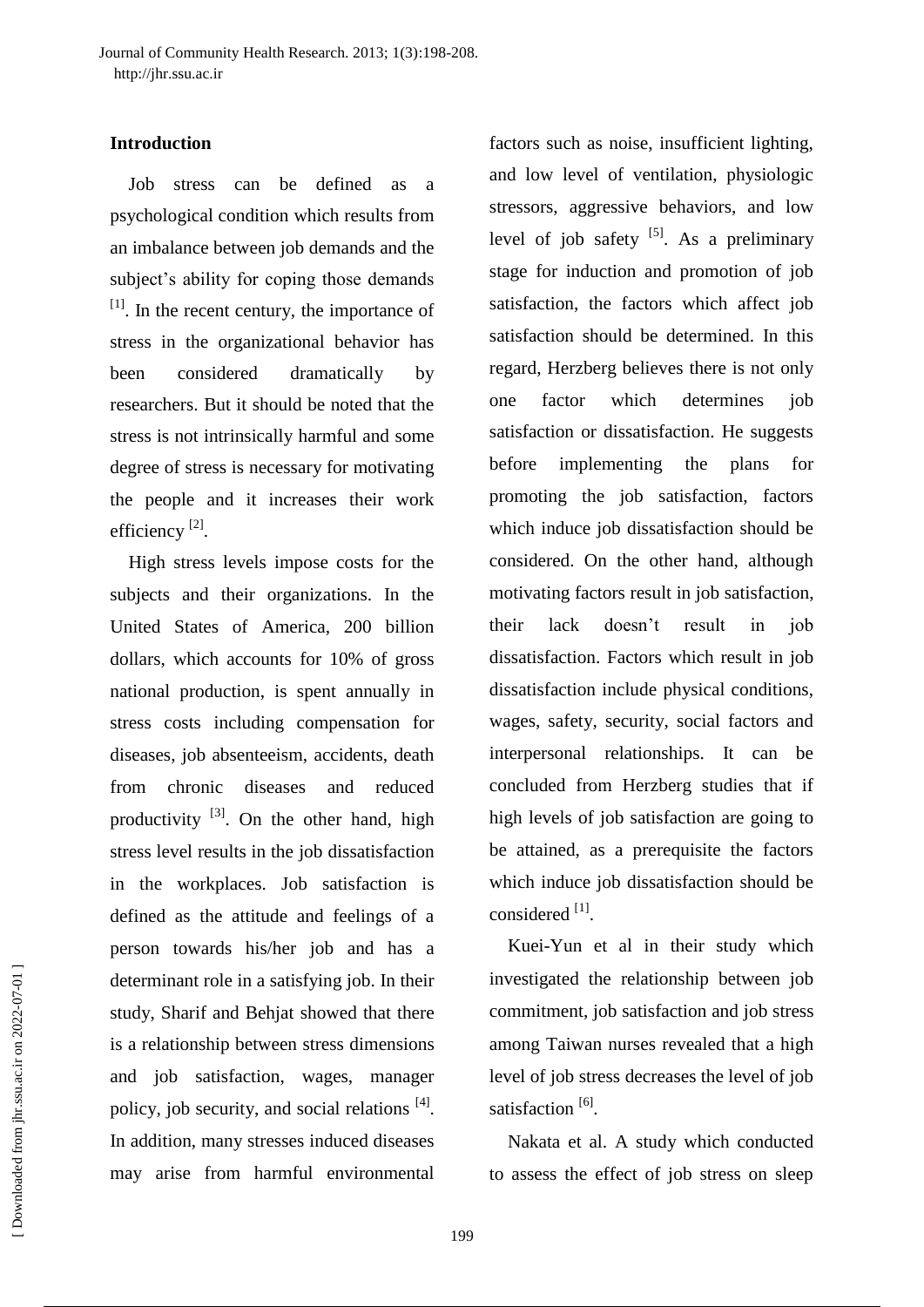related breathing disturbances showed that job stress can result in sleep related berating disturbances. Potential job stress effects may include DNA damages. As Akiomiet et al. indicated oxidative DNA damages can be related to job stress. Hannah et al. Showed that job stress and high workload are related to poor sleep quality. High levels of job stress in an organization can result in absenteeism inefficient use of working time increasing the turnover low productivity and resistance against changes in the organization. In addition, studies indicate that high level or prolonged stress can induce physiological changes which may lead to impaired health or even death. Moreover relationship has been found between high levels of stress and cardiovascular diseases, immune system complication, depression and musculoskeletal disorders<sup>[7]</sup>. Regarding the tasks being performed, one of the occupational groups which may have a high level of job stress and low level of job satisfaction are control room workers. In refinery control rooms many tasks are performed including monitoring and control of reactors, temperature, modification of the product characteristics according to the analysis performed in the laboratory and making critical decisions at certain times like when the power, air,

vapor, or water flow is interrupted . Since job satisfaction can have dramatic effects on performing such critical tasks, this study was conducted to evaluate the influence of different job stress dimensions on the job satisfaction.

#### **Materials & Methods**

This descriptive-analytical study was performed in the control rooms of a refinery in the south of Iran. The study population was all 100 workers in control rooms. For evaluation of job stress and job satisfaction relevant questionnaires were prepared and after necessary descriptions, completed by the participants. For determination of the job stress level, American Mental Health Institution job stress questionnaire was used. This questionnaire consists of 57 questions for the evaluation of three dimensions of job stress including interpersonal relations (26 questions) physical conditions (22 questions) and job interest. Each question should be responded with a 5 level Likert scale.

According to this job stress questionnaire, job stress will be expressed in three levels as low stress, normal stress and high stress. For allocation of job stress level according to the obtained score from the questionnaire Table 1 was used  $[8]$ . For evaluation of job satisfaction, Robins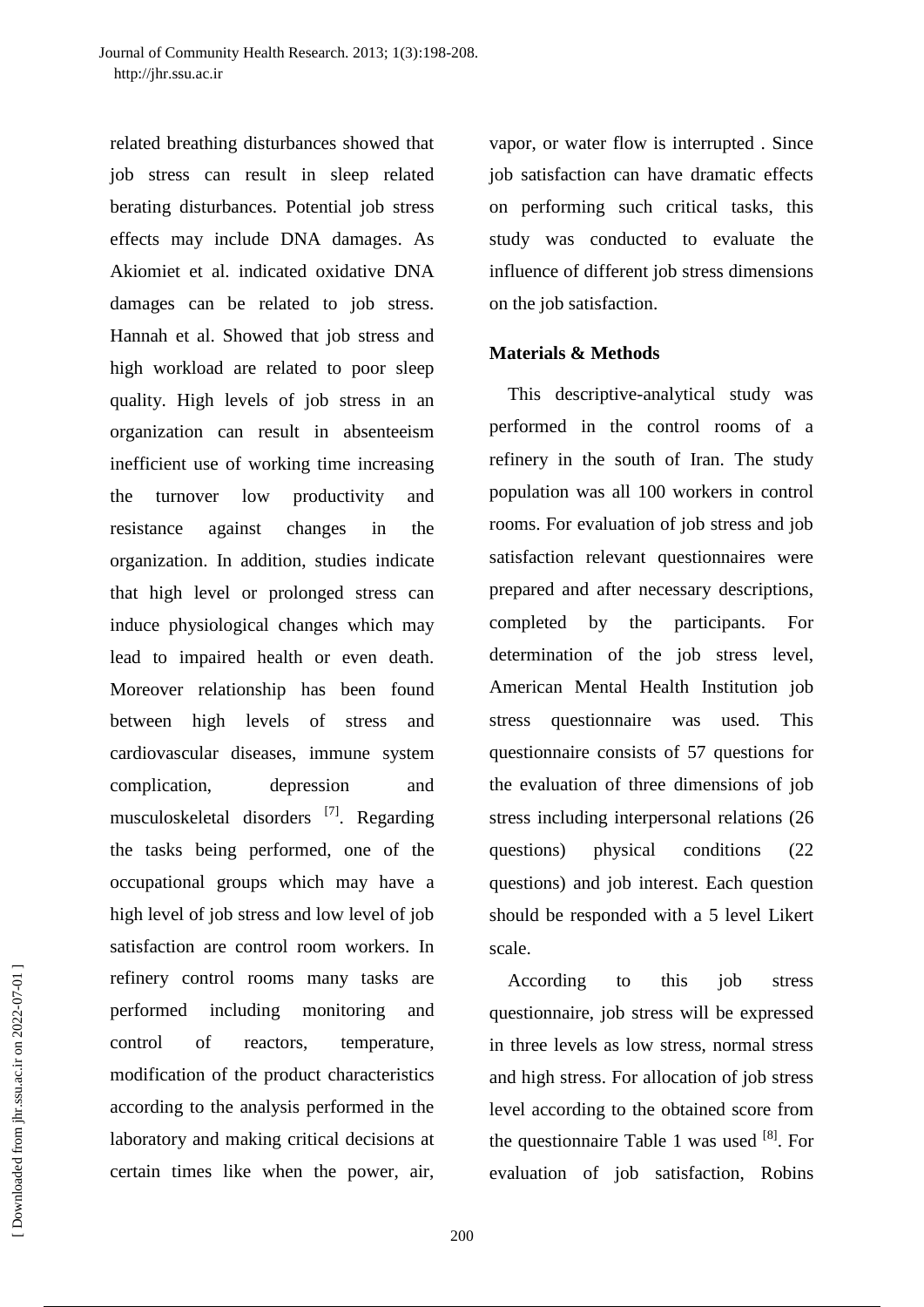standard questionnaire was used. This questionnaire consists of 18 five point scale questions. This questionnaire is based on the theory that the feeling of a person towards the job can reveal the level of his/her job satisfaction <sup>[9]</sup>. In this questionnaire each question obtains a score ranging from 1 to 5 and the level of job satisfaction will be determined by

averaging the score of 18 questions according to Table 2. Reliability and validity of the used questionnaires had been considered previously by Hamidi et al. and Mohammad Fam et al. Hamidi et al. reported reliability of job satisfaction questionnaire to be 0.8 and Mohammad Fam et al. reported the reliability of job stress questionnaire to be  $0.92$   $[10, 11]$ .

| Table1. Job stress levels according to the scores obtained from the questionnaire |  |  |
|-----------------------------------------------------------------------------------|--|--|
|-----------------------------------------------------------------------------------|--|--|

|               | Low stress |     |     | <b>Normal stress</b> |     |     | <b>High stress</b> |     |     |
|---------------|------------|-----|-----|----------------------|-----|-----|--------------------|-----|-----|
| Interpersonal | 39         | 43  | 46  | 51                   | 54  | 57  | 62                 | 68  | 75  |
| relations     |            |     |     |                      |     |     |                    |     |     |
| Physical      |            | 40  | 44  | 48                   | 52  | 55  | 58                 | 62  |     |
| conditions    | 35         |     |     |                      |     |     |                    |     | 67  |
| Job interest  | 13         | 15  | 17  | 18                   | 19  | 21  | 23                 | 25  | 27  |
| Total         | 91         | 101 | 111 | 117                  | 123 | 134 | 141                | 151 | 167 |
| Percentile    | 10         | 20  | 30  | 40                   | 50  | 60  | 70                 | 80  | 90  |

**Table 2**. Job satisfaction levels according to the scores obtained from the questionnaire

| job satisfaction status | Score       |
|-------------------------|-------------|
| Strongly dissatisfied   | $1 - 1.8$   |
| Dissatisfied            | $1.8 - 2.6$ |
| Neighther satisfied nor | $2.6 - 3.4$ |
| dissatisfied            |             |
| Satisfied               | $3.4 - 4.2$ |
| Strongly satisfied      | $4.2 - 5$   |

After obtaining the necessary data from questionnaires statistical analysis was performed using SPSS ver. 16 software. The Pearson correlation coefficient was used for evaluating the relationship

between different job stress dimensions and job satisfaction. In addition, general linear model was used to estimate the effect of different job stress dimensions on the job satisfaction level.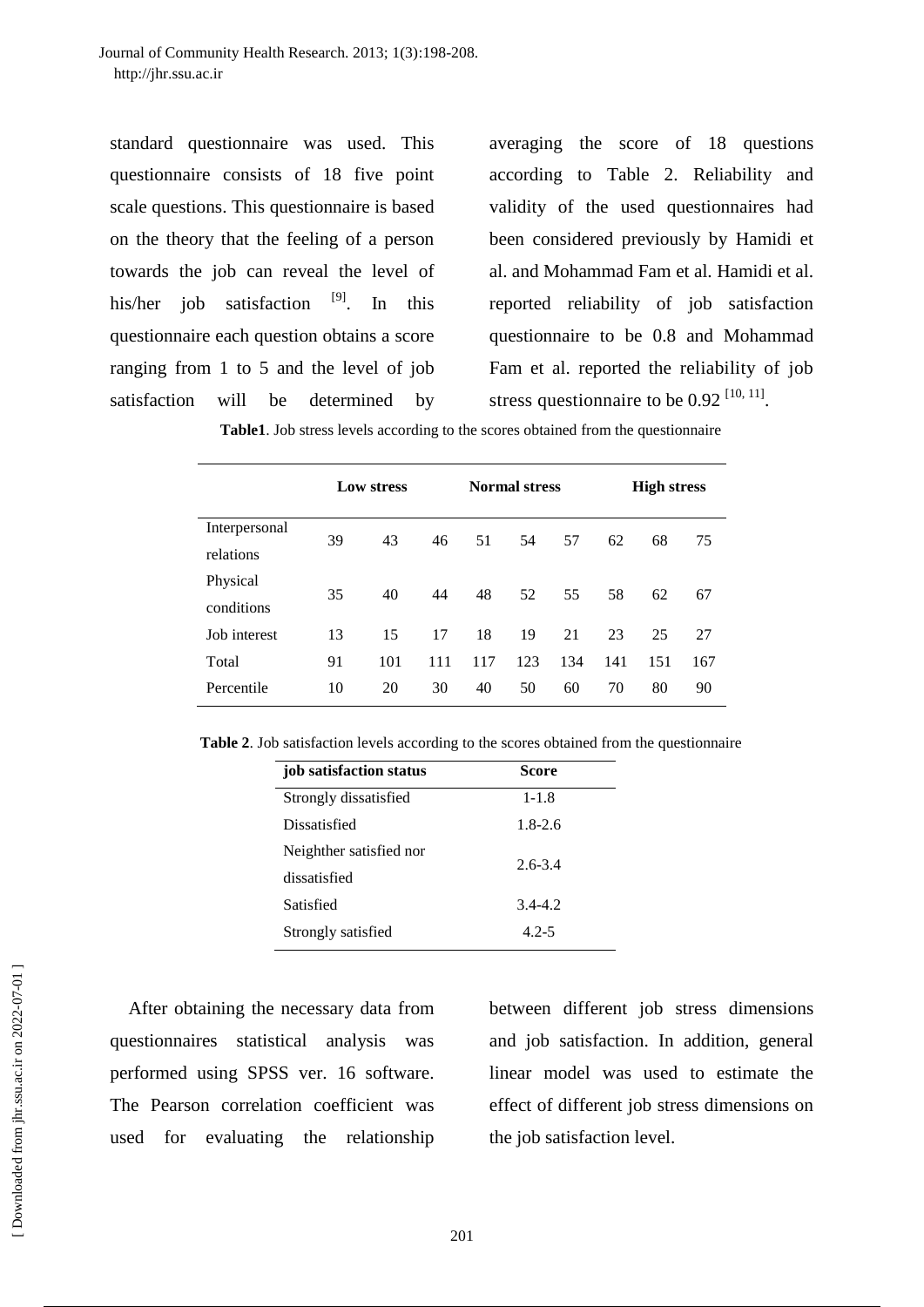# **Results**

Out of 100 distributed questionnaires 87 were completed and returned. All participations were male and their educational degrees were diploma or higher degrees. The average age of the participants was 26 years and they were working in three shifts (morning, afternoon and night). The results of assessing the job stress in different dimensions (physical conditions, interpersonal relations and job interest) are presented in Table 3.

**Table 3**. The mean score of job stress and job satisfaction among study population

|                         | <b>Means</b> | SD    |
|-------------------------|--------------|-------|
| Job satisfaction        | 3.29         | 0.93  |
| Interpersonal relations | 64.18        | 19.71 |
| Physical conditions     | 67.40        | 18.65 |
| Job interest            | 26.21        | 10.50 |
| <b>Total stress</b>     | 157.80       | 44.39 |

According to these results the mean of interpersonal relations score is 64.18. As shown in Table 1 this level of stress is

considered high and it is between  $70<sup>th</sup>$  and 80<sup>th</sup> percentiles. The mean scores of the physical conditions dimension is 64.4 and the related stress level according to the Table 1 is more than that of  $90<sup>th</sup>$  percentile. The average of the scores in the job interest dimension is 26.21 and the related stress level according to Table 1 is high which is between percentiles  $80<sup>th</sup>$  and  $90<sup>th</sup>$ . Mean job stress score in general was 157.8 which is considered high stress level and it is between  $80^{th}$  and  $90^{th}$  percentiles. Considering the distribution of participants in different stress levels it can be seen that in all dimensions most of the participants have a high level of job stress. The percent of the participants with a high level of job stress in interpersonal relations, physical conditions and job stress dimensions respectively are 45.98%, 66.67% and 57.47% (figures 1 to 3). In general 62.07% of the studied population had a high job stress level **.**



**Fig 1**. Distribution of subjects in different levels of stress in interpersonal dimension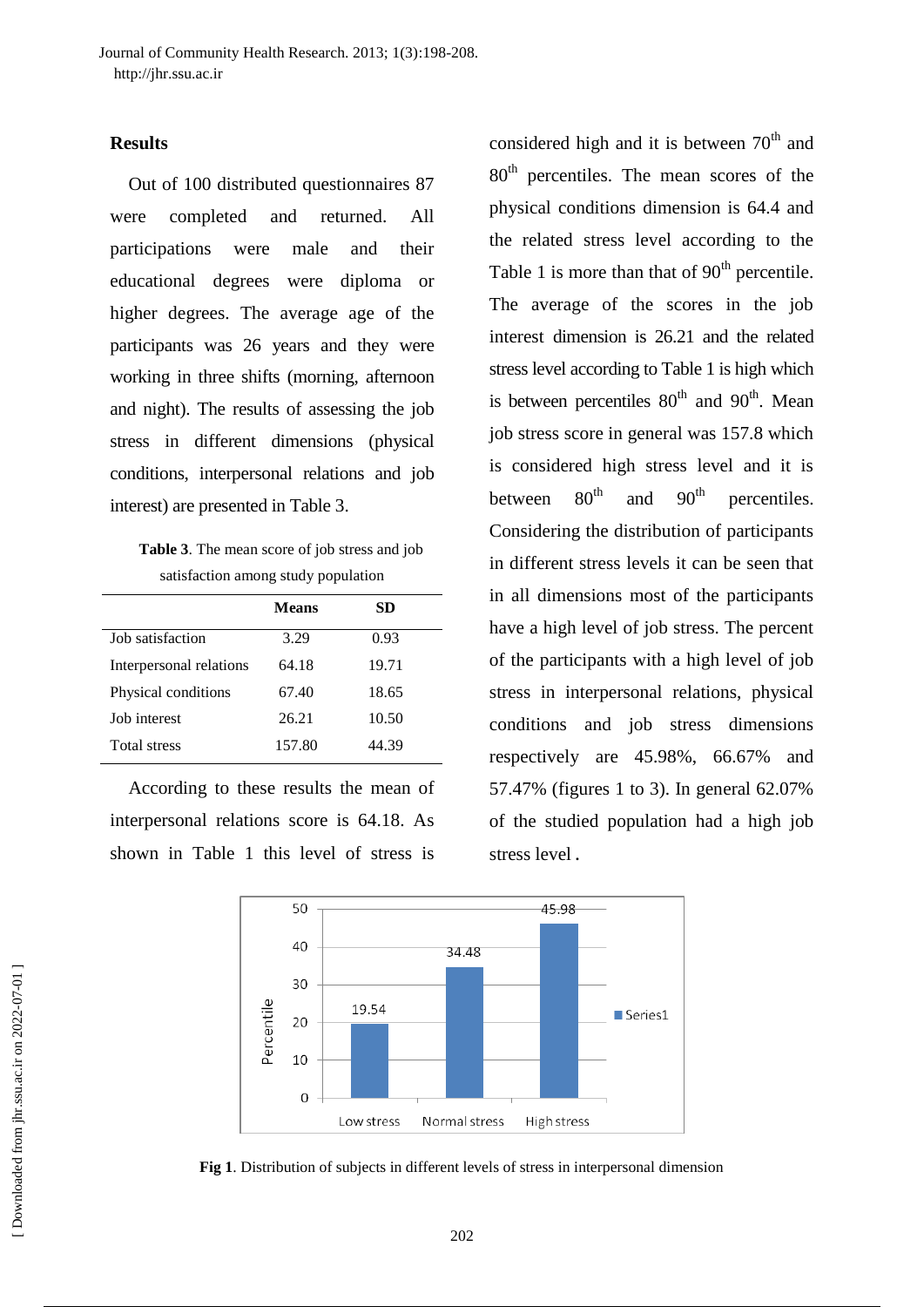

**Fig2**. Distribution of subjects in different levels of stress in Physical conditions dimension



**Fig 3**. Distribution of subjects stress levels in job interest dimension

Regarding the job satisfaction the average of the all participants score was 3.29. According to the Table 2, people with this score are considered to be satisfied with their job. Analysis of the distribution of participants in different levels of the job satisfaction showed that most of them are in neither satisfied nor dissatisfied level (28.7%) and in the others are participants who belong to satisfied

(27.6%), strongly satisfied (18.4%) and strongly dissatisfied (9.2%) levels.

Pearson correlation coefficient tests showed that there is a negative and significant correlation between job satisfaction and all stress dimensions and total job stress score (p=0.01). In addition, the Pearson correction coefficient revealed that there is a positive and significant correlation between different dimensions of job stress  $(p=0.01)$ (Table 4).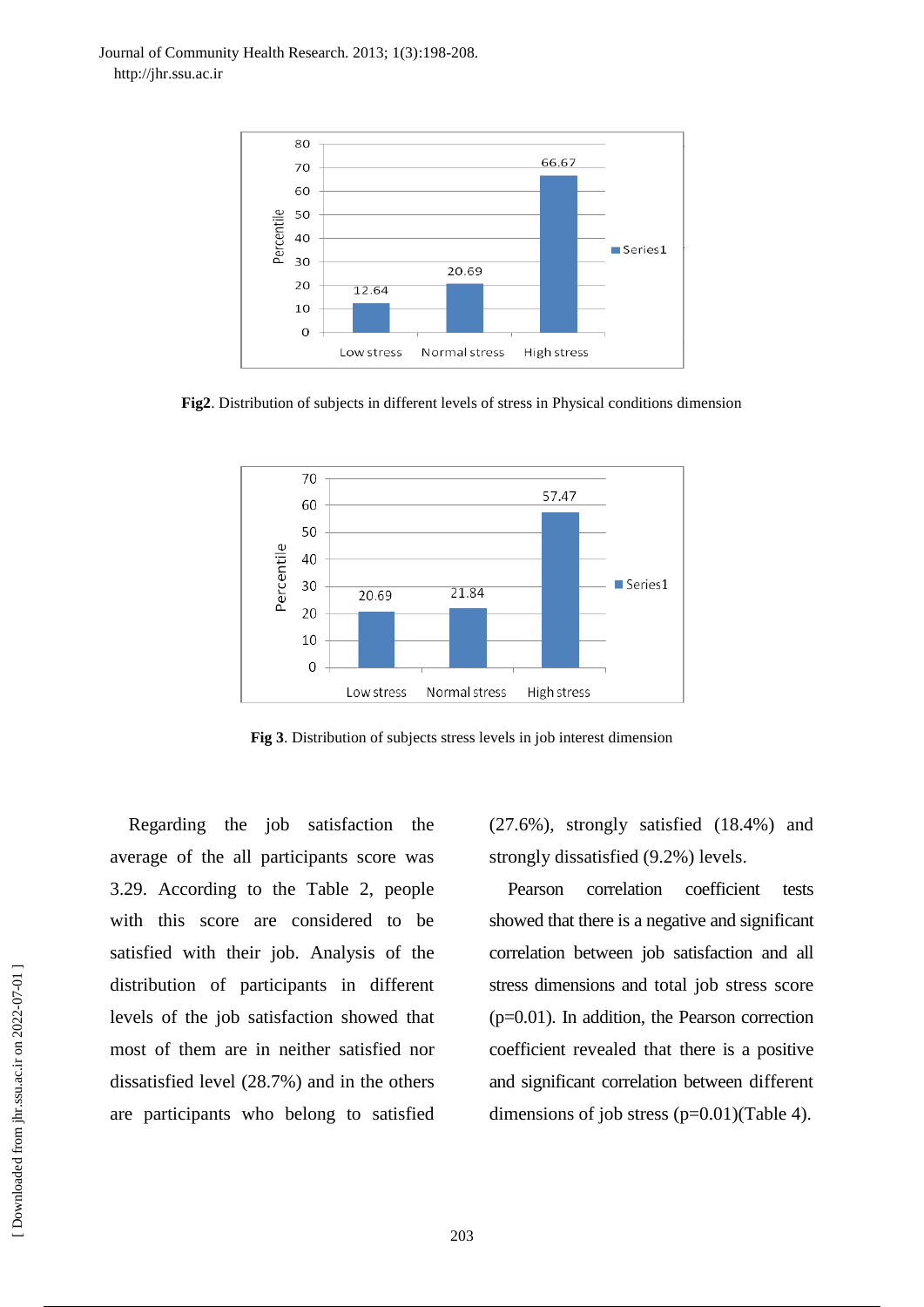|                  | Job                        | <b>Interpersonal</b>      | <b>Physical</b>           | Job                       | <b>Total</b>              | <b>Barriers</b> |  |
|------------------|----------------------------|---------------------------|---------------------------|---------------------------|---------------------------|-----------------|--|
|                  | satisfaction               | relations                 | conditions                | interest                  | stress                    | to work         |  |
| Job satisfaction |                            |                           |                           |                           |                           |                 |  |
| Interpersonal    | $-0.677$ <sup>**</sup> )   | 1                         |                           |                           |                           |                 |  |
| relations        |                            |                           |                           |                           |                           |                 |  |
| Physical         | $-0.715$ <sup>**</sup> )   | $0.769$ <sup>**</sup> )   | 1                         |                           |                           |                 |  |
| conditions       |                            |                           |                           |                           |                           |                 |  |
| Job interest     | $-0.864$ <sup>(**)</sup> ) | $0.671$ <sup>**</sup> )   | $0.716$ <sup>**</sup> )   | 1                         |                           |                 |  |
| Total stress     | $-0.805$ <sup>(**)</sup> ) | $0.926$ <sup>(**)</sup> ) | $0.931$ <sup>(**)</sup> ) | $0.835$ <sup>(**)</sup> ) | 1                         |                 |  |
| Barriers to work | $-0.373$ <sup>**</sup> )   | $0.596$ <sup>(**)</sup> ) | $0.546$ <sup>**</sup> )   | $0.453$ <sup>(**)</sup> ) | $0.601$ <sup>(**)</sup> ) | 1               |  |

**Table 4**. The Pearson correlation between different aspects of job stress and job satisfaction

 $(**) P \le 0.01$ 

In the general regression model, partial Eta squared was 0.03, 0.3 and 0.23 for respectively interpersonal relationships, physical conditions of work and job interest.

### **Discussion**

Our finding showed that job satisfaction score of studied population belongs to satisfied level. However another issue which should be considered is the distribution of the studied population in different levels of job satisfaction.

Studies show that the distribution of the studied population in different levels of job satisfaction follows a normal distribution model. According to Our finding, 54% of the workers are at a level that is not considered as satisfied with the job. It means 54% of the workers are in neither satisfied nor dissatisfied  $(28.7\%)$ , dissatisfied (16.1%) and strongly dissatisfied (9.2%) level. Since only 18.4% of the workers are in strongly satisfied level, it can be inferred that 81.6% of the workers are in need of a program to promote their job satisfaction level. Studies show that job satisfaction is related to organizational citizenship behavior, turnover, and absenteeism  $[12]$ . In addition, occupational injuries and absenteeism are related to job dissatisfaction  $[13]$ . These findings highlight the importance of job satisfaction and the need for its consideration and management in the organizations.

The results of the job stress assessment showed that the level of stress is considered to be high and it is between  $80<sup>th</sup>$ and  $90<sup>th</sup>$  percentiles.

 [\[ Downloaded from jhr.ssu.ac.ir on 2022-0](https://jhr.ssu.ac.ir/article-1-67-en.html)7-01 ] Downloaded from jhr.ssu.ac.ir on 2022-07-01]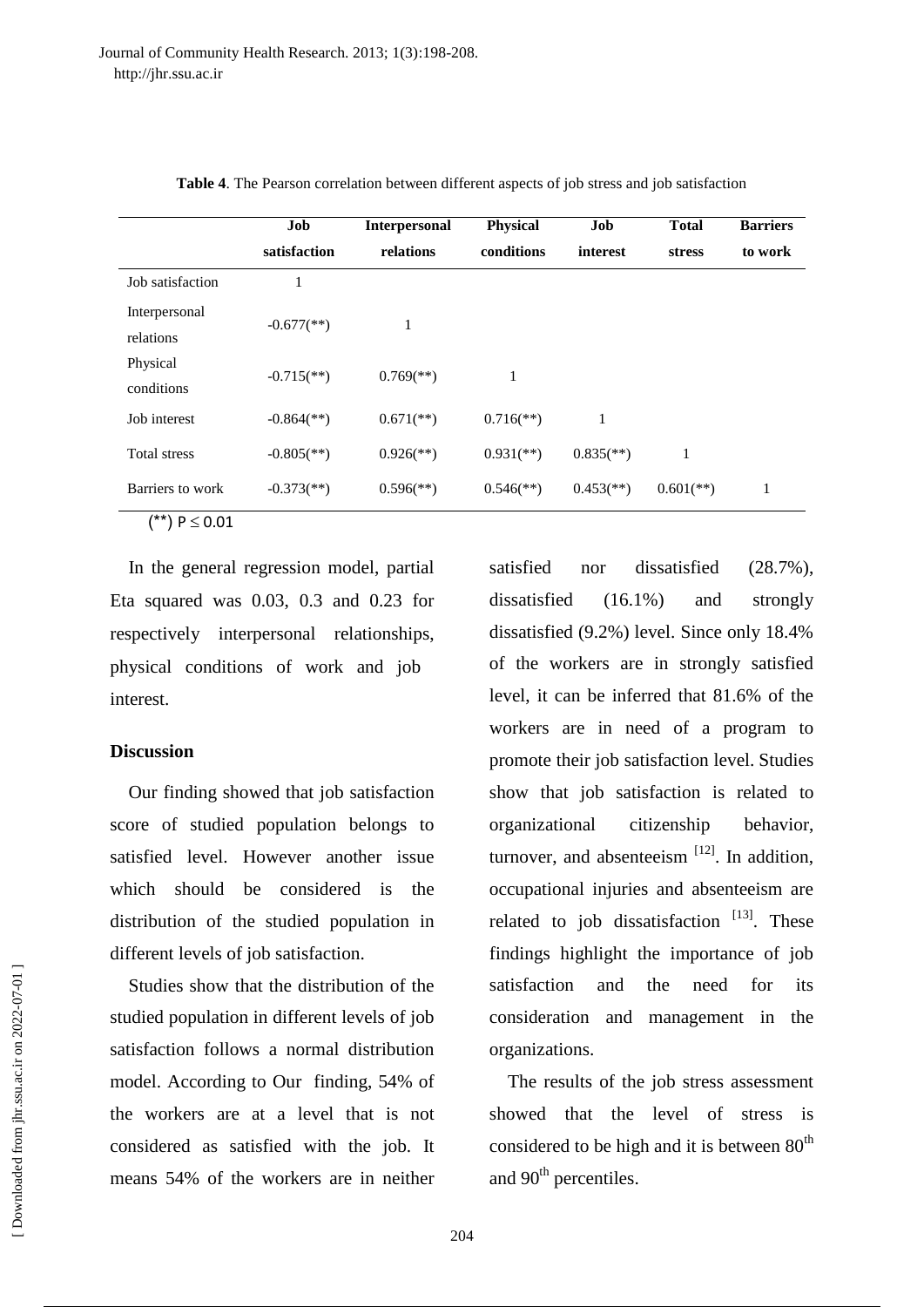The used general linear model showed that physical conditions and job interest dimensions of job stress are factors which have statistically significant influence on the job satisfaction level in the studied population ( $p<0.05$ ). In addition, the model revealed that the dominant factor which determines the level of job satisfaction is the total job stress score (partial Eta squared $= 0.86$ ).

Analysis of the correlation between job stress and job satisfaction revealed that there is a negative and significant correlation between job satisfaction and all dimensions of job stress and total job stress score  $(p=0, 01)$ . In this study the correlation coefficient between job satisfaction and different dimensions of job stress including interpersonal relations, physical conditions and job interest and total job stress respectively was -0.68, - 0.72, -.0.86 and -0.8. As it can be seen, in all dimensions, especially in job interest dimension, the correlation coefficient is high. It means of increasing the job stress in all dimensions, the level of job satisfaction decreases. These findings are in agreement with Kuei-Yun Lu et al  $\left[6\right]$ and Hamidi et al in a glassware industry also showed that there is a significant relationship between job stress dimension, specially physical conditions, and job satisfaction. They showed that the

correlation coefficient between job stress and physical conditions was  $0.834$ <sup>[10]</sup>. According to these findings, it seems that by adopting policies towards decreasing the job stress, job satisfaction can be increased in control room workers. High levels of job stress in an organization can result in absenteeism, inefficient use of working time, increasing the turnover, low productivity, and resistance against changes in the organization<sup>[1]</sup>. Rashmi Shahv et al. study including 100 samples in an industrial unit showed that there is significant relationship between job stress, performance of the workers and job satisfaction which supports the results of our study <sup>[14]</sup>. Mohammad Fam et al. Study in a car manufacturing industry showed that the physical conditions of the workplace have the highest impact on the job stress. In addition, Johnson et al. study in 20 industrial units reported physical and ergonomic factors as the most important factors in induction of job stress  $[11, 15]$ . The study of Phil Leather on 120 subjects in a governmental industrial workplace showed that the noise pressure level has a direct effect on job satisfaction  $[16]$ .

In our study, also the highest correlation coefficient was revealed to be between job satisfaction and physical conditions. This finding is in line with Mohammad Fam et al., Johnson et al and

 [\[ Downloaded from jhr.ssu.ac.ir on 2022-0](https://jhr.ssu.ac.ir/article-1-67-en.html)7-01 ] Downloaded from jhr.ssu.ac.ir on 2022-07-01]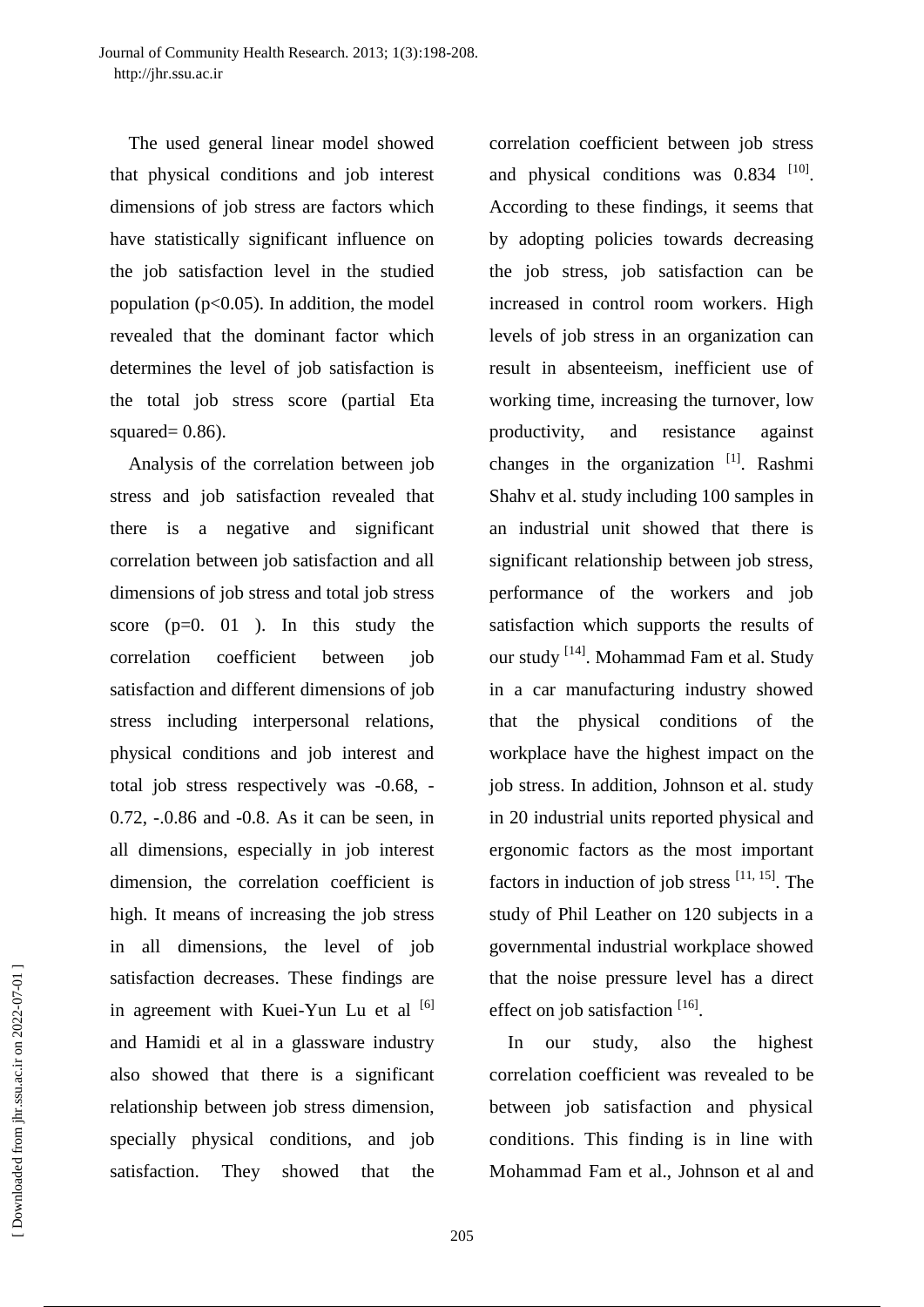Phil Leather et al. Studies<sup>[11, 15, 16]</sup>. Hence it can be concluded that the most important factor which affects job stress and in turn job satisfaction is physical conditions of the workplace. According to the results of this study the factors in physical conditions dimension which assisted in increasing the level of job stress in the studied control rooms are the need for quick modification in some tasks, the need for emergency responses, bore some of the work and the workplace, high job demands, and busy and noisy workplace. The results of this study highlight the need for considering job stress in the studied control rooms. Since this study has determined critical factors which play key role in inducing job stress, the results can be used as a guideline by managers towards reduction of job stress and increment of job satisfaction.

Herzberg believes that before taking action for increasing job satisfaction level, factors which play role in job dissatisfaction should be considered. In Herzberg's opinion, factors which may cause job dissatisfaction include physical conditions, salary, safety, security, social factors, and interpersonal relations [1].

Our study determined physical conditions as the main cause of job stress, on the other hand, Herzberg believes that workplace physical conditions are one of the factors which affects job dissatisfaction. Hence it can be concluded that the relationship which was found between job satisfaction and physical conditions dimension of job stress is a real relationship which is supported by Herzberg's theory. Therefore a modification of physical conditions of the studied control rooms is expected to decrease the level of job stress and increase the level of job satisfaction.

One of the factors which should be taken into account for decreasing the level of job stress is the interpersonal relations. Some workers don't have enough skill in interpersonal relations and may be harassed by other workers. Therefore, conducting interpersonal relations courses can be helpful. In addition, there may be a need for reprimands in the case of harassment of workers by their colleagues.

Furthermore, job characteristics should be considered for increasing the job satisfaction and decreasing the job stress. A study has shown that jobs which have feedback are specialized and have a high level of independence lead to higher levels of job satisfaction<sup>[17]</sup>.

Consequently, in the control rooms job satisfaction can be increased by giving feedback and more independence to the workers. Other factors which may be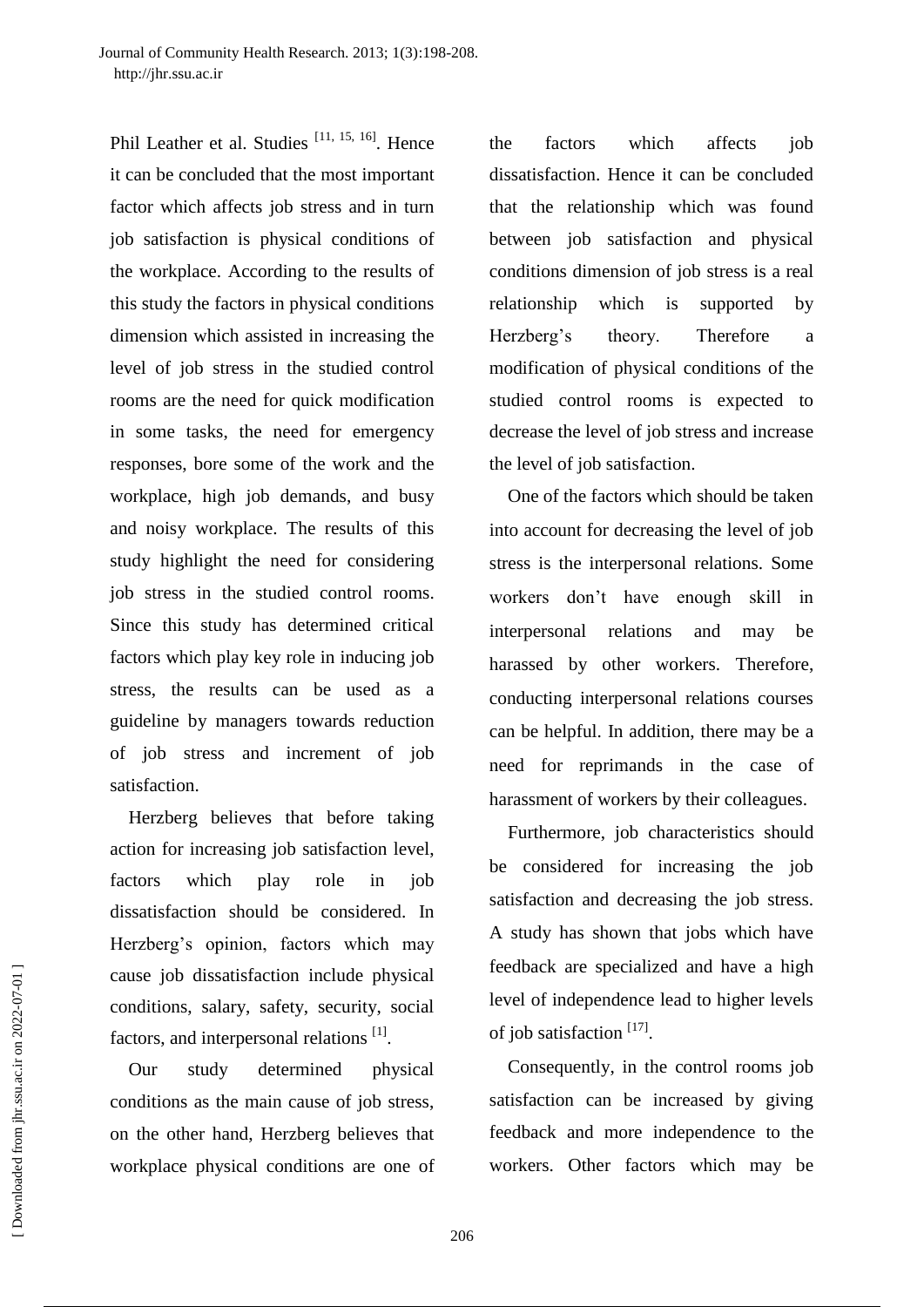employed for increasing the level of job satisfaction and decreasing the job stress are using job rotation, decreasing work hours, participation of the workers in decision making processes, giving up to date health and safety services, and preparing a secure workplace.

# **Conclusion**

Since the result of this study showed a

strong relationship between job satisfaction and all dimensions of job stress, and general linear model proved the influential role of physical conditions and job interest dimensions of job stress in job satisfaction level, it can be concluded that by improving the physical conditions of the workplace and job interest in workers, the level of job stress will be decreased and in turn, job satisfaction will be improved.

# **References**

- 1. Stranks JW. Stress at work: Management and prevention. Paris: Butterworth-Heinemann; 2005.
- 2. Alvani M. General Managment. Tehran: Nei Publication; 2002. [Persian]
- 3. Nasre Esfehani M, Bagheri A. a survey of mental pressures in a work environment. Thought and Behavior in Clinical Psychology. 1997; 3(3): 29-37. [Persian]
- 4. Kaya E. Job satisfaction of the librarians in the developing countries. 61st IFLA General Conference; 1995. p. 20-5.
- 5. Sharif BA. undrestanding and Managing Job stress: A Vital Dimension of Workplace Violence Prevention. The International Electronic Journal of Health Education. 2000; 3(2):107-16.
- 6. Lu KY, Chang LC, Wu HL. Relationships between professional commitment, job satisfaction, and work stress in public health nurses in Taiwan. Journal of Professional Nursing. 2007; 23(2):110-6.
- 7. McNeely E. The consequences of job stress for nurses' health: time for a check-up. [Nurs Outlook.](http://www.ncbi.nlm.nih.gov/pubmed/16360700) 2005; 53(6): 291-9.
- 8. Rice PL. Stress and health. Canada: Thomson Publication; 1995.
- 9. Robbins SP. Pearson Education India. 2001;5:361.
- 10. Hamidi Y, Golmohammadi R, Mahdavi S, et al. A Survey of worker stress and satisfaction one of factory of Hamadan and relationship between stress and job satisfaction with physical conditions of work place. Journal of Research in Health Science. 2003;3(1).
- 11. Mohammadfam I, Bahrami A, Fatemi F, et al. Evaluation of the Relationship between Job Stress and Unsafe Acts with Occupational Accidents in a Vehicle Manufacturing Plant. Scientific Journal of Hamadan University of Medical Sciences. 2008;15(3):60-6.
- 12. Bowling NA. Is the job satisfaction-job performance relationship spurious? A meta-analytic examination. Journal of Vocational Behavior. 2007;71(2):167-85.
- 13. Bockerman P, Ilmakunnas P. Interaction of working conditions, job satisfaction, and sickness absences: evidence from a representative sample of employees. Social science & medicine. 2008; 67(4):520-8.